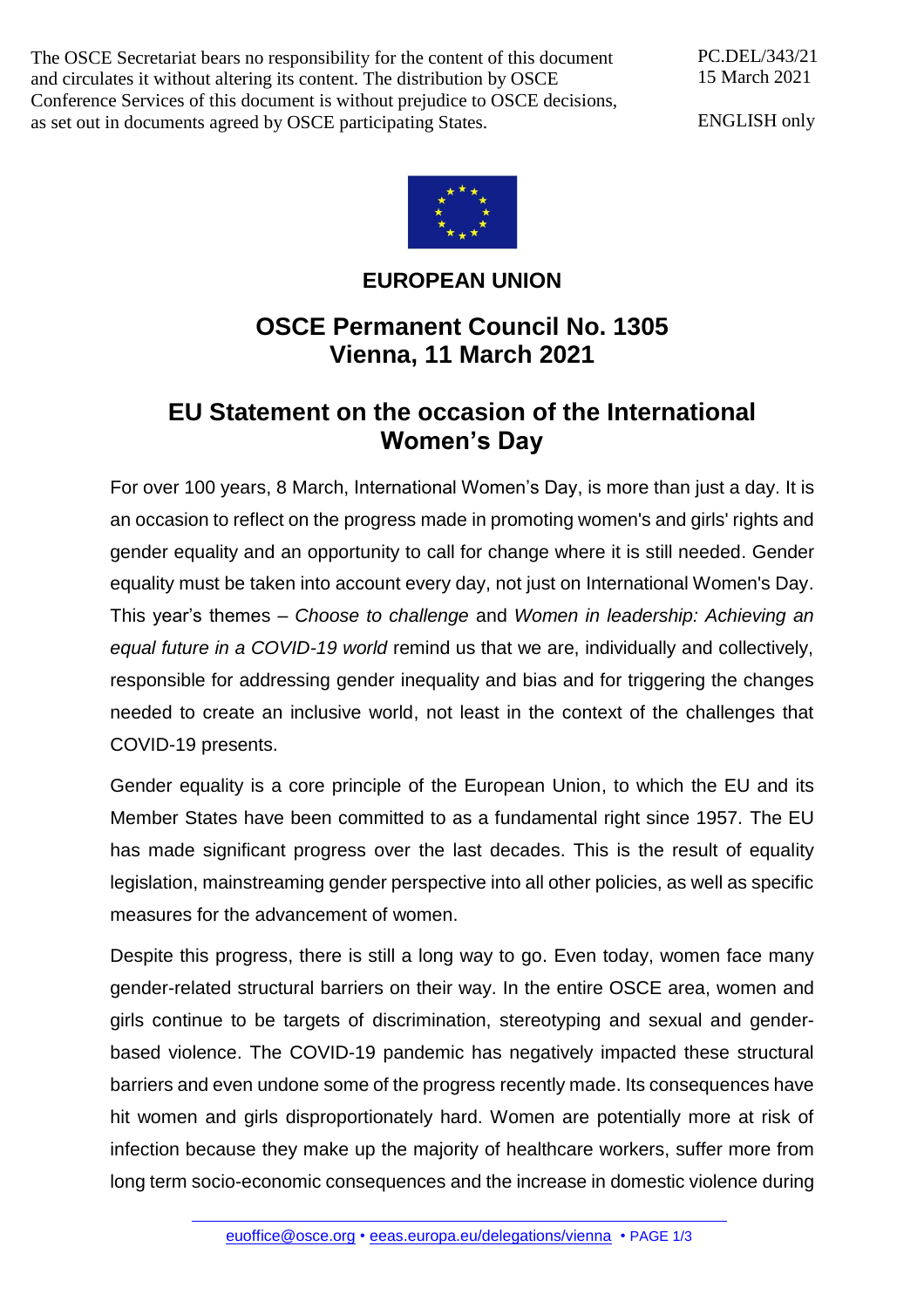the pandemic is well documented. During lockdowns and with school and day care closures, women took the lion's share of the unpaid care and domestic work, hence exacerbating gender inequalities. As the pandemic has widened the gender equality gap, it is crucial to integrate inclusive strategies in recovery plans and to adopt an intersectional approach to combating gender inequality at large. In this regard, the EU welcomes the adoption by the UN General Assembly, last November, of the Resolution "Women, Girls and COVID-19" that places women and girls at the centre of the response to the pandemic and the subsequent recovery.

The EU is striving to accelerate efforts towards gender equality in the many fields of its external action, as part of the implementation of our OSCE commitments and the UN Sustainable Development Goals, building on the Beijing Declaration and Platform for Action, the Programme of Action of the International Conference on Population and Development (ICPD) and the outcomes of their review conferences. In this respect, we also note that the Istanbul Convention defines a set of standards on combating all forms of violence against women and domestic violence.

We will continue to support, promote and protect women's and girls' rights and the empowerment of all women and girls, while tackling gender-based violence, including in fragile, conflict and emergency situations. In this context, we welcome the holding of the Generation Equality Forum, a global gathering co-hosted by France and Mexico and organized with UN Women, that will bring together governments, civil society and the private sector to set an agenda to achieve concrete and measurable results for women's and girls' rights over the next five years.

Gender equality is directly related to the OSCE's comprehensive concept of security and an inherent part of our common commitments. It is a matter of human rights, of democracy and justice. Empowering both women and men is key in tackling the security threats we face in the OSCE region and also drives economic growth and competitiveness.

Inclusive and diverse leadership is needed if we are to deal with these challenges. Supporting women's and girls' full, effective and meaningful participation in political and public life, at all levels of decision-making is crucial. Therefore, we welcome the role of the OSCE in supporting women's leadership in conflict-resolution and peacebuilding. The contribution of women mediators, women organization and networks, impacts both the dynamics and the outcome of formal peace negations and informal peace initiatives. The OSCE toolkit on "Inclusion of Women and Effective